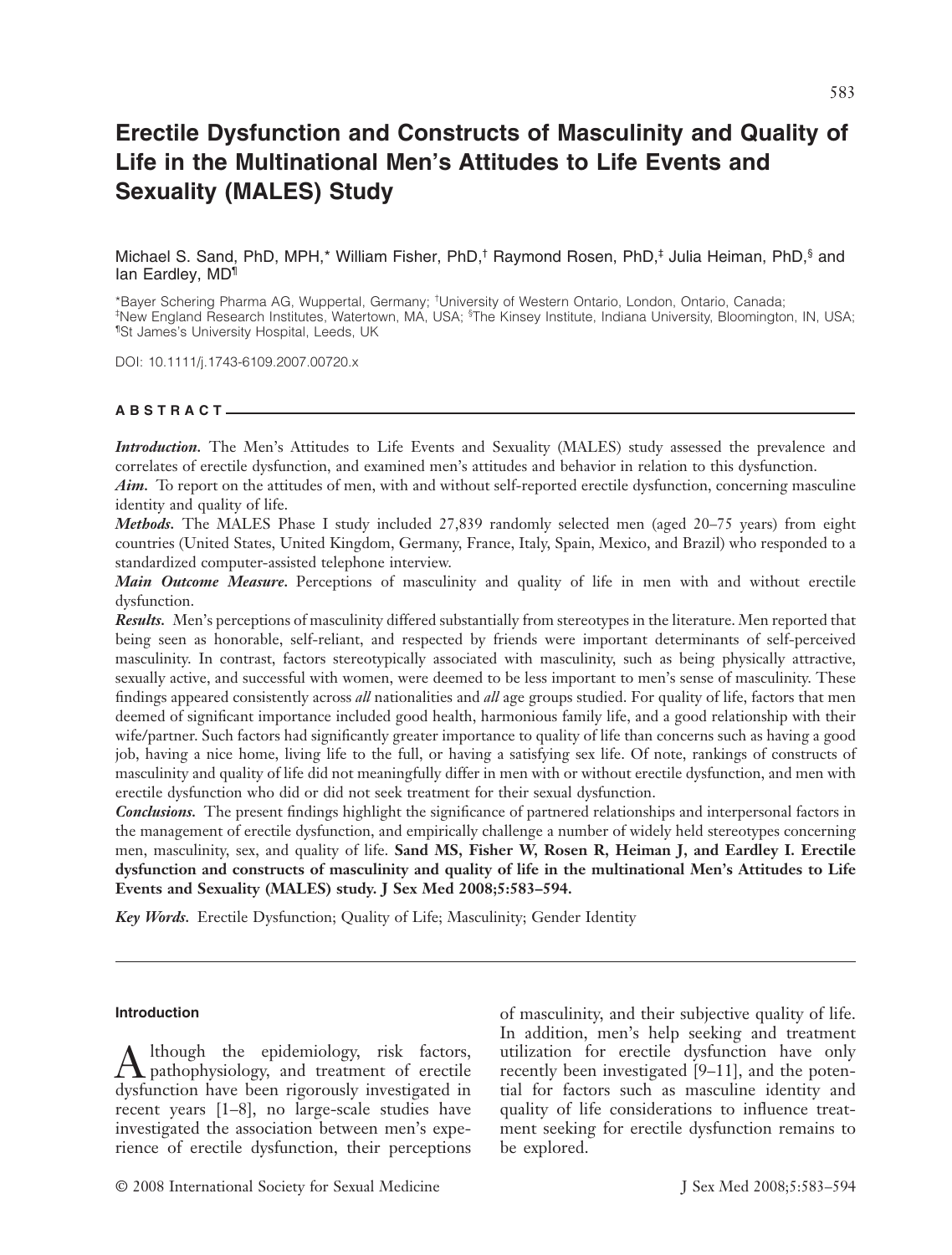Current discourse on help seeking and masculinity has focused largely on differences between the sexes. Available research has highlighted well-recognized sex differences such that men seek professional help less frequently than women of comparable age, nationality, race, and ethnicity; men visit general practitioners and specialists less frequently than women do; and—when they do consult with a physician—men ask fewer questions and play a more passive role in the physician– patient relationship than women do [12–16]. Research has also found that men seek psychiatric and counseling services less often than women with comparable emotional problems [17,18], and demonstrate lower rates of help seeking for such diverse conditions as cancer and depression [19,20]. The male disinclination to seek medical help is not indicative of better health: on average and across most nationalities, men suffer higher mortality from heart disease, higher rates of suicide and trauma, and higher rates of alcohol and substance abuse [21]. Investigators have proposed a number of mechanisms to account for these differences. One such proposition uses a social constructionist/feminist perspective to suggest that health-related beliefs and behaviors are a means of demonstrating masculinity. Men adhere to cultural definitions of masculinity and actively reject what is feminine: in practice, they adopt riskier behaviors (than women) and are less inclined to seek help when health problems are encountered [22]. However, we remain largely uninformed about male-specific within-group variations in psychological and cultural factors that may influence men's patterns of help-seeking behavior, and we have little understanding of why some men seek treatment for a given condition while others do not.

Models of gender role socialization suggest that men (and women) learn gendered attitudes and behaviors from prevailing societal values and norms—strongly represented and reinforced in popular media—about what it means to be a man or a woman (for a review of psychological concepts and measures of masculinity, see Smiler [23]). As suggested by Addis and Mahalik [16], many of the tasks associated with help seeking—e.g., admission of the need for help and reliance on others—are in conflict with men's socialization concerning the importance of self-reliance and emotional control. Much research in the area of gender and help seeking has been conducted in convenience samples, often college undergraduates, and has focused on the association between masculine constructs and attitudes toward help seeking rather than help-seeking behavior per se [16,24,25].

In the context of sexual dysfunction, it has been estimated that up to 70% of men with erectile dysfunction do not seek treatment [8]. Male gender role socialization theory suggests that men with erectile dysfunction might avoid seeking treatment, because to do so would conflict with or threaten masculine self-concepts, which hold that having an "active sex life" and "success with women" are central to their core sense of masculinity [26–28]. Following this, it may be hypothesized that men with erectile dysfunction who seek treatment for their sexual dysfunction would differ from men with erectile dysfunction who have not sought treatment in their endorsement of the importance of these constructs to their masculine self-concept.

The Men's Attitudes to Life Events and Sexuality (MALES) study was a large, multinational two-phase investigation that was conducted in part to assess erectile dysfunction-related variations in perceptions of masculinity and quality of life, and to examine the relationship of erectile dysfunction treatment-seeking practices with these factors. The initial MALES research report documented the prevalence of erectile dysfunction and its association with other common comorbid diseases of men [29]. Further studies have established that perceived erectile dysfunction severity, beliefs about erectile dysfunction medication, and referent influences are strongly correlated with erectile dysfunction treatment-seeking behavior [11,30].

### **Aims**

The current research assessed constructs of masculinity and quality of life in the large, multinational MALES sample in an effort to understand how these constructs may differ between men with and without erectile dysfunction, and to define the relationship between men's help-seeking behavior for erectile dysfunction and their construction of masculinity and quality of life.

### **Methods**

The MALES Phase I study sample consisted of 27,839 adult men, aged 20–75 years, from eight countries (United States, United Kingdom, Germany, France, Italy, Spain, Mexico, and Brazil) who participated from February 2001 to April 2001. Men were recruited via random digit dialing (80% of the sample) or via e-mail following a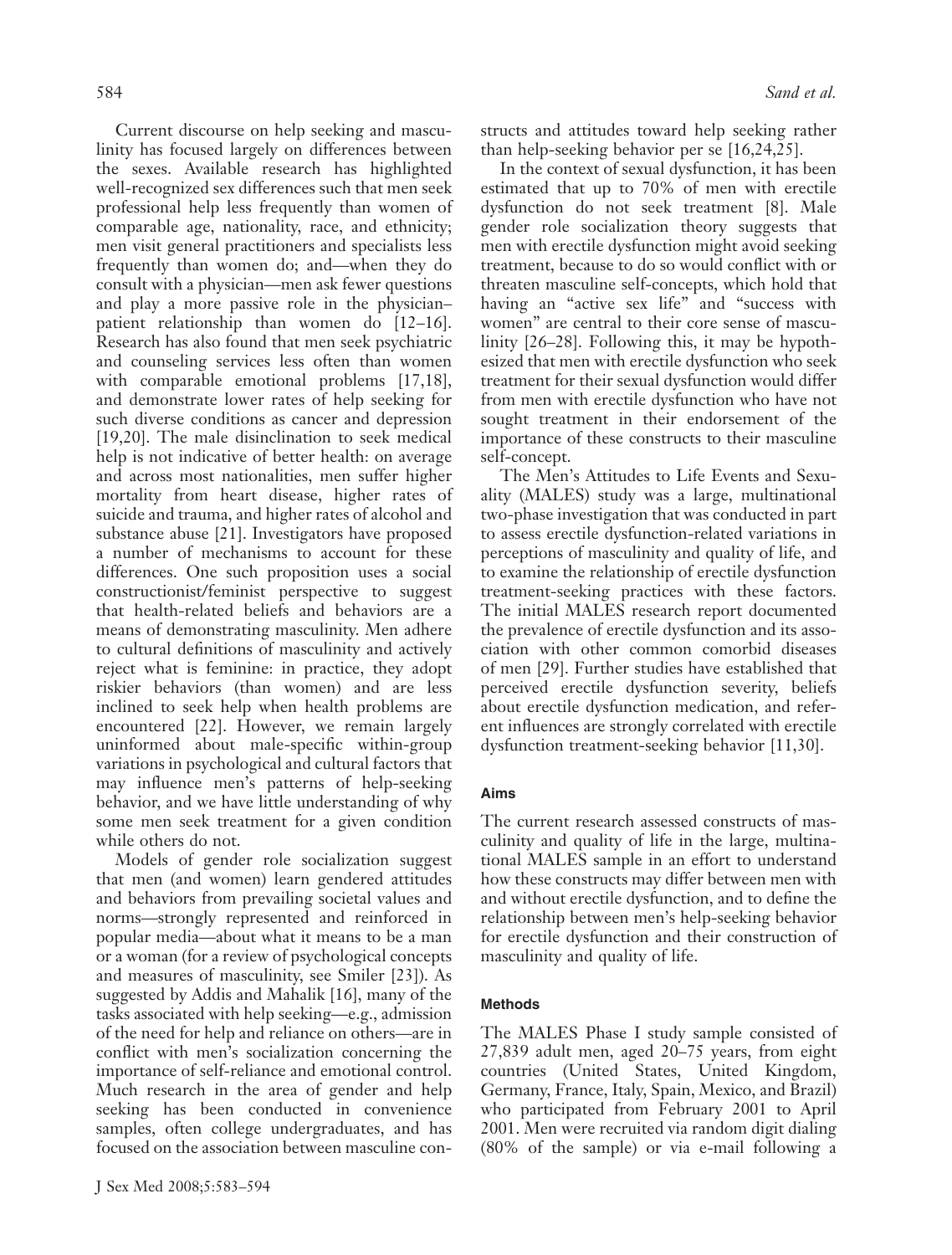random selection of names from a list of men who had previously agreed to participate in a study of men's health issues (20%). Reported findings were weighted to represent the general male population by age within each national sample. Weighted N values for each country were as follows: United States, 9,284; United Kingdom, 2,053; Germany, 3,040; France, 2,053; Italy, 2,130; Spain, 1,453; Mexico, 2,735; and Brazil, 5,091.

A standardized questionnaire was administered in the course of the computer-assisted telephone interviews, which lasted for approximately 15 minutes. Interviews were conducted by both female and male interviewers. The questions assessed general demographic information (age, marital/relationship and economic status, size of household) and overall health ratings. The survey also assessed the prevalence of selected diseases and conditions; current use of medication for selected diseases and conditions, and for erectile dysfunction *per se*; attitudes to medical consultation and medical treatment; awareness, trial, and continuing use of several prescription drugs; and attitudes toward male identity and quality of life. Questions on sexual orientation were not asked. The survey gathered self-report information only and no attempt was made to validate responses with medical records, physician or partner reports. Men were considered to have a certain medical condition if they reported being diagnosed and/or receiving treatment for the condition.

As sexual dysfunction is a sensitive topic deemed potentially susceptible to selection factors, an indirect measurement approach was employed in an effort to minimize subject self-selection. Specifically, men were invited to participate in a survey of men's health concerns—not of erectile dysfunction per se—and the survey protocol covered a number of men's health content areas prior to the specific question about erectile dysfunction. The questionnaire included the following item among others: "The health conditions I have just mentioned are all very common in men, but some men do something to treat or improve them while others do not. I will read out each of the conditions again. For each one, please tell me if you have: (A) Seen a doctor, pharmacist or therapist about it; (B) Tried any kind of remedy, with or without prescription; (C) Not done anything about it; or (D) Never had it." Men were asked this question for occasional headache, weight problems, rapid hair loss, feeling overstressed, erection difficulties, hemorrhoids, and feelings of anxiety or depression. Thus, our study assessed the proportion of men who self-reported having or not having erection difficulties, as compared with a wide variety of other common male health-related concerns. Full details of the self-report instrument used to assess erectile dysfunction in the study have been previously published [29].

In the context of the MALES telephone interview, men were also asked for their views of the importance of a number of potential constituents of male identity. Men were asked to rate the importance of each of the following survey items in regard to male identity: having a good job, having financial stability, being seen as a man of honor, having success with women, coping with problems on your own, having an active sex life, being in control of your own life, being physically attractive, and having the respect of friends. Participants were asked to rate each item on a 7-point Likert scale (from 1, not at all important to the male identity, to 7, very important to the male identity) from a personal perspective; they were also asked how they thought the general public would similarly evaluate each construct. Respondents were then asked to cite which of the characteristics of male identity listed was the most important. Only men's personal ratings were reported here; their ratings for what they believed the general public perceives were not reported.

Respondents were subsequently queried about constructs central to their perception of quality of life. Using a 7-point Likert scale (from 1, not at all important, to 7, very important), the following aspects of quality of life were rated: harmonious family life, satisfying work life or career, good relationship with partner/wife, having a nice home, having a satisfying sex life, being in good health, and enjoying life to the fullest. Respondents were then asked to cite which of these constructs of quality of life was the most important. Using a similar scale (from 1, not satisfied at all, to 7, completely satisfied), men were then asked how satisfied they were with each aspect of quality of life. The Appendix contains the exact phrasing of the questions posed to assess constructs of masculinity and quality of life.

#### **Main Outcome Measures**

Perceptions of masculinity and quality of life in men with and without erectile dysfunction were determined. For purposes of this analysis, we grouped men who self-reported erectile dysfunction into two categories on the basis of physician visits and treatment-seeking behavior: treatment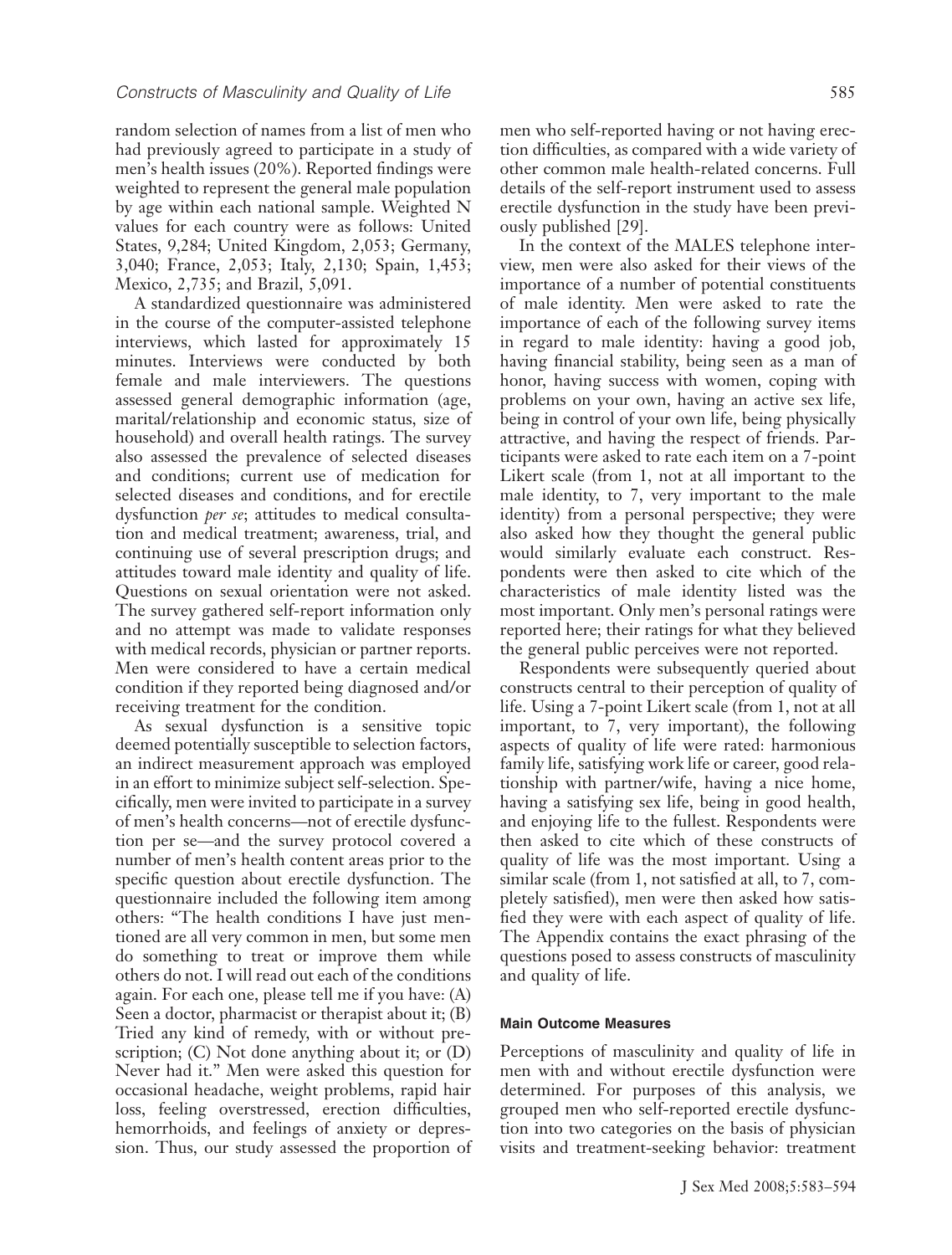seekers (men who responded "yes" to having erectile dysfunction *and* who sought professional help by either seeing a physician or counselor, or actively sought treatment with either prescription or nonprescription drugs;  $N = 2,207$  and treatment non-seekers (men who reported having erectile dysfunction and who did not seek any form of professional help or treatment;  $N = 2,215$ .

# **Results**

# *Demographics of the MALES Phase I Study Population*

A total of 27,839 men were recruited for Phase I of the MALES study. The age distribution of the study population in each country was generally representative of the male population; the proportion of men recruited in each age group corresponded with the census-based age breakdown of that country. The demographic data are summarized in Table 1.

# *Prevalence of Erectile Dysfunction*

The overall prevalence of self-reported erectile dysfunction was 16% in the general MALES Phase I study population, and was highest in men from the United States (22%) and lowest in Spain (10%). Full data for erectile dysfunction prevalence by country in the MALES Phase I study

|  |  | <b>Table 1</b> Baseline demographic data of study population |  |  |  |
|--|--|--------------------------------------------------------------|--|--|--|
|--|--|--------------------------------------------------------------|--|--|--|

| Demographic                                                                                     |                                                  |
|-------------------------------------------------------------------------------------------------|--------------------------------------------------|
| Age group (years)                                                                               | Number (%)*                                      |
| $20 - 29$                                                                                       | 6,592 (24)                                       |
| $30 - 39$                                                                                       | 6,750 (24)                                       |
| $40 - 49$                                                                                       | 5,886 (21)                                       |
| $50 - 59$                                                                                       | 4,350 (16)                                       |
| 60-69                                                                                           | 3,039(11)                                        |
| $70 - 75$                                                                                       | 1,168(4)                                         |
| Marital status                                                                                  | Percentage of study population                   |
| Married/living with partner                                                                     | 62                                               |
| Single                                                                                          | 28                                               |
| Divorced                                                                                        | 8                                                |
| Widowed                                                                                         | 2                                                |
| Type of settlement<br>Large cities (>250,000<br>population)<br>Small towns/cities<br>Rural area | Percentage of study population<br>48<br>33<br>19 |
| Work status                                                                                     | Percentage of study population                   |
| Paid employment                                                                                 | 48                                               |
| Self-employed                                                                                   | 18                                               |
| Retired                                                                                         | 15                                               |
| Temporarily not working                                                                         | 8                                                |
| Studying                                                                                        | 11                                               |

\*Weighted to represent the general male population by age within each sample selected.

population have been published previously [29]. The prevalence of self-reported erectile dysfunction increased with increasing age as follows: 20–29 (8%), 30–39 (11%), 40–49 (15%), 50–59 (22%), 60–69 (30%), and 70–75 years (37%). These data are consistent with other communitybased studies that report increased erectile dysfunction prevalence with increasing age [1,31–33].

# *Constructs of Masculinity as a Function of Nationality*

Constructs of masculinity deemed most important varied substantially across countries in the overall sample (Table 2), although mean importance scores were considerably more homogeneous (Table 2). "Being seen as a man of honor" was cited as the most important attribute of masculine identity in Spain, Brazil, Mexico, United States, and France, while "being in control of your own life" was the most important in Germany, the United Kingdom, and Italy. Contrary to popular stereotypes of masculinity and across all countries sampled, attributes involving social respect, e.g., "being seen as a man of honor" and "having the respect of friends," were overwhelmingly more often cited as the most important constructs of masculinity than were attributes focused solely on sexuality, e.g., "having success with women," "having an active sex life," and "being physically attractive," Although sexuality-focused attributes were not often cited as the most important constructs of masculinity, mean importance scores expressed on the 7-point Likert scale showed that men still considered them important.

# *Constructs of Masculinity as a Function of Age and Relationship Status*

Stratifying the data regarding the most important constructs of masculinity according to age did not substantially alter the overall pattern of findings (Table 3). The effect of being in a partnered relationship was also negligible, although "being seen as a man of honor" was considered the most important by married men or men with partners, while single men considered "being in control of your own life" the most important construct of masculinity (Table 3).

# *Constructs of Masculinity as a Function of Erectile Dysfunction and Treatment Seeking*

In contrast to expectations, constructs of masculinity did not vary significantly between men with erectile dysfunction and men without erectile dysfunction (Table 4). In addition, constructs of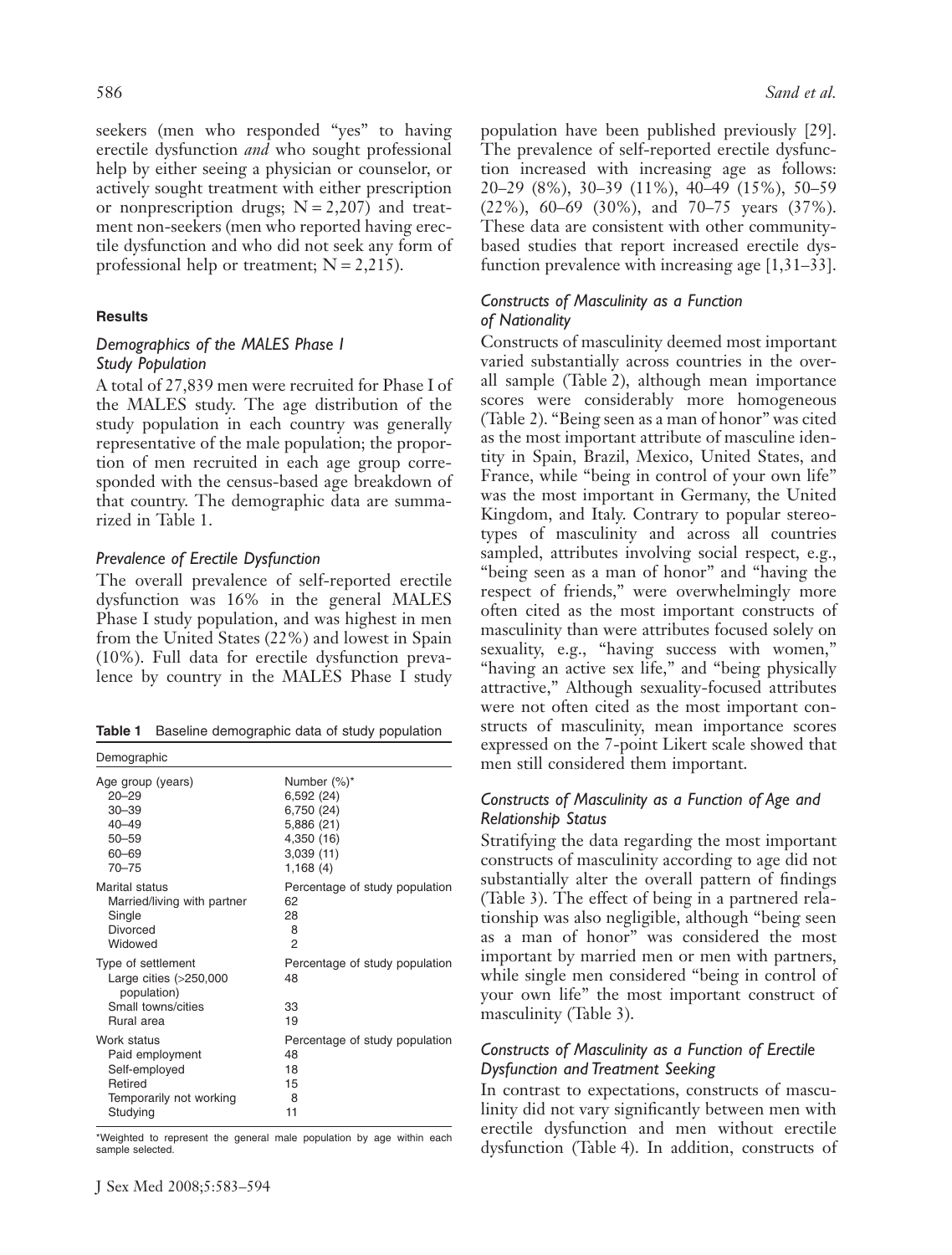| Attribute                                                         | $N = 27.839$<br>Total     | <b>Jnited States</b><br>$N = 9.284$        | $N = 2,735$<br>Vlexico                                                                                                                                                                                                                                                                                                                                                                                                                                                                                                                                     | Brazil<br>N = 5,091                               | <b>Jnited Kingdom</b><br>$V = 2,053$                                                                                                                       | Germany<br>N = 3,040                                                                                            | France<br>N = 2.053                                                                        | Italy<br>N = 2,130                                                                                   | Spain<br>N = 1,453                                                                                   |
|-------------------------------------------------------------------|---------------------------|--------------------------------------------|------------------------------------------------------------------------------------------------------------------------------------------------------------------------------------------------------------------------------------------------------------------------------------------------------------------------------------------------------------------------------------------------------------------------------------------------------------------------------------------------------------------------------------------------------------|---------------------------------------------------|------------------------------------------------------------------------------------------------------------------------------------------------------------|-----------------------------------------------------------------------------------------------------------------|--------------------------------------------------------------------------------------------|------------------------------------------------------------------------------------------------------|------------------------------------------------------------------------------------------------------|
| Being in control of your own life<br>Being seen as a man of honor | 33% (6.3)<br>(6.3)<br>28% |                                            | $\begin{array}{l} \mathbf{398} \textcolor{red}{\otimes} \textcolor{red}{8.7} \textcolor{red}{\otimes} \textcolor{red}{9.8} \textcolor{red}{\otimes} \textcolor{red}{\otimes} \textcolor{red}{\otimes} \textcolor{red}{\otimes} \textcolor{red}{\otimes} \textcolor{red}{\otimes} \textcolor{red}{\otimes} \textcolor{red}{\otimes} \textcolor{red}{\otimes} \textcolor{red}{\otimes} \textcolor{red}{\otimes} \textcolor{red}{\otimes} \textcolor{red}{\otimes} \textcolor{red}{\otimes} \textcolor{red}{\otimes} \textcolor{red}{\otimes} \textcolor{red$ | 6 6 6 6 6 6 6 6 6 6<br><b>ປ</b> ີຣ໌ 6 6 6 6 6 6 6 | <b>ด์ด</b> ์ดิติตัติย์4์<br><b>ตู่ย</b> ้องยังยะ                                                                                                           | ବି <b>ଦ୍</b> ତିଷ୍ଟି ବିତ୍ତି ଓ<br>କୁ <b>ଦ୍</b> ତିଷ୍ଟି ବିତ୍ତି<br>8 8 8 8 8 8 8 8 8<br>6 <del>1</del> 5 5 9 8 8 8 8 | อิธยัดจับอัส 4<br><b>อ</b> ัยยัง 4 ยังยับ<br>8<br>8 8 8 8 8 8 8 8 8<br>8 1 1 1 1 0 0 0 0 0 | စ်ပွဲ <b>စ်</b> မှ စ် မှ စွဲ မှ မှ စ<br>ဗွဲ <b>စ် ဓ်</b> မှ စ် ခို မှ မှ မ<br>8<br>888888888<br>8870 | <b>ច</b> ិត្តត្តុ<br><b>ចុ</b> ប្រួម ប្រួម ប្រួ<br><b>\$</b><br>\$\$\$\$\$\$\$\$\$<br>\$R#\$\$\$\$\$ |
| laving the respect of friends                                     | (6.2)<br>$0\%$<br>13%     | ଡ଼ ଜ୍ୟାଚାର୍ଡ୍ ଓଡ଼<br><b>ଓଡ଼ି</b> ବିଜ୍ଞାନ ଦ |                                                                                                                                                                                                                                                                                                                                                                                                                                                                                                                                                            |                                                   |                                                                                                                                                            |                                                                                                                 |                                                                                            |                                                                                                      |                                                                                                      |
| Coping with problems on your own<br>Having a good job             | (5.9)<br>$5%$ $(5.5)$     |                                            |                                                                                                                                                                                                                                                                                                                                                                                                                                                                                                                                                            |                                                   |                                                                                                                                                            |                                                                                                                 |                                                                                            |                                                                                                      |                                                                                                      |
| laving an active sex life                                         | 3% (5.6)                  |                                            |                                                                                                                                                                                                                                                                                                                                                                                                                                                                                                                                                            |                                                   |                                                                                                                                                            |                                                                                                                 |                                                                                            |                                                                                                      |                                                                                                      |
| laving financial stability                                        | 3% (4.7)                  |                                            |                                                                                                                                                                                                                                                                                                                                                                                                                                                                                                                                                            |                                                   |                                                                                                                                                            |                                                                                                                 |                                                                                            |                                                                                                      |                                                                                                      |
| Being physically attractive                                       | $1\% (4.9)$               |                                            |                                                                                                                                                                                                                                                                                                                                                                                                                                                                                                                                                            |                                                   |                                                                                                                                                            |                                                                                                                 |                                                                                            |                                                                                                      |                                                                                                      |
| Having success with women                                         | $1\% (4.9)$               | (4.6)                                      |                                                                                                                                                                                                                                                                                                                                                                                                                                                                                                                                                            |                                                   | (4.6)                                                                                                                                                      |                                                                                                                 |                                                                                            |                                                                                                      |                                                                                                      |
| Data shown are the percentage of men citing each construct as the |                           |                                            |                                                                                                                                                                                                                                                                                                                                                                                                                                                                                                                                                            |                                                   | "most important," with the mean importance score shown in parenthesis. A mean score of 1 equals "not at all important to the male identity" and a score of |                                                                                                                 |                                                                                            |                                                                                                      |                                                                                                      |

| į                    |
|----------------------|
| ï                    |
|                      |
|                      |
| .<br>ಡ               |
| $\sim$ $\sim$ $\sim$ |
|                      |
| $\overline{1}$       |
| I                    |
|                      |
|                      |

7 equals "very important to the male identity." Data for the construct(s) cited as the most important and with the highest mean importance scores within each country are highlighted in bold. Where two constructs were cited with the highest mean importance, both are highlighted in bold.

|                                   |                       | )                              |                            |                                     |                            |                                |                                                    |                     |
|-----------------------------------|-----------------------|--------------------------------|----------------------------|-------------------------------------|----------------------------|--------------------------------|----------------------------------------------------|---------------------|
| Attribute                         | $N = 27,839$<br>Total | $20 - 29$ years<br>$N = 6,592$ | 30-39 years<br>$V = 6,750$ | $40 - 49$ years<br>N = 5,886        | 50-59 years<br>$N = 4,350$ | $60 - 75$ years<br>$N = 4,261$ | Vlarried/partner<br>$N = 17,260$                   | Single<br>N = 7,795 |
| Being seen as a man of honor      | 33%                   |                                |                            |                                     |                            |                                |                                                    |                     |
| Being in control of your own life | 28%                   | 88882<br>8827                  | **********<br>*********    | <b>8</b><br>8888888888<br>889988888 |                            |                                | <b>\$\$</b><br>\$\$\$\$\$\$\$\$<br>\$P\$\$\$\$\$\$ |                     |
| Having the respect of friends     | $13\%$                |                                |                            |                                     |                            |                                |                                                    |                     |
| Having a good job                 | 10%                   |                                |                            |                                     |                            |                                |                                                    |                     |
| Coping with problems on your own  | 5%                    |                                |                            |                                     |                            |                                |                                                    |                     |
| Having an active sex life         | ೫                     |                                |                            |                                     |                            |                                |                                                    |                     |
| Having financial stability        | 3%                    | <u>సినిని</u>                  |                            |                                     |                            |                                |                                                    |                     |
| Being physically attractive       | 1%                    |                                |                            |                                     |                            |                                |                                                    |                     |
| Having success with women         | ें                    | $\frac{8}{90}$                 |                            |                                     |                            |                                |                                                    |                     |
|                                   |                       |                                |                            |                                     |                            |                                |                                                    |                     |
|                                   |                       |                                |                            |                                     |                            |                                |                                                    |                     |

Table 3 Constructs of masculinity as a function of age and relationship status **Table 3** Constructs of masculinity as a function of age and relationship status Data shown are the percentage of men citing each attribute as the "most important." Data for the construct cited as the most important within each age and relationship status group are highlighted in bold. Data shown are the percentage of men citing each attribute as the "most important." Data for the construct cited as the most important within each age and relationship status group are highlighted in bold.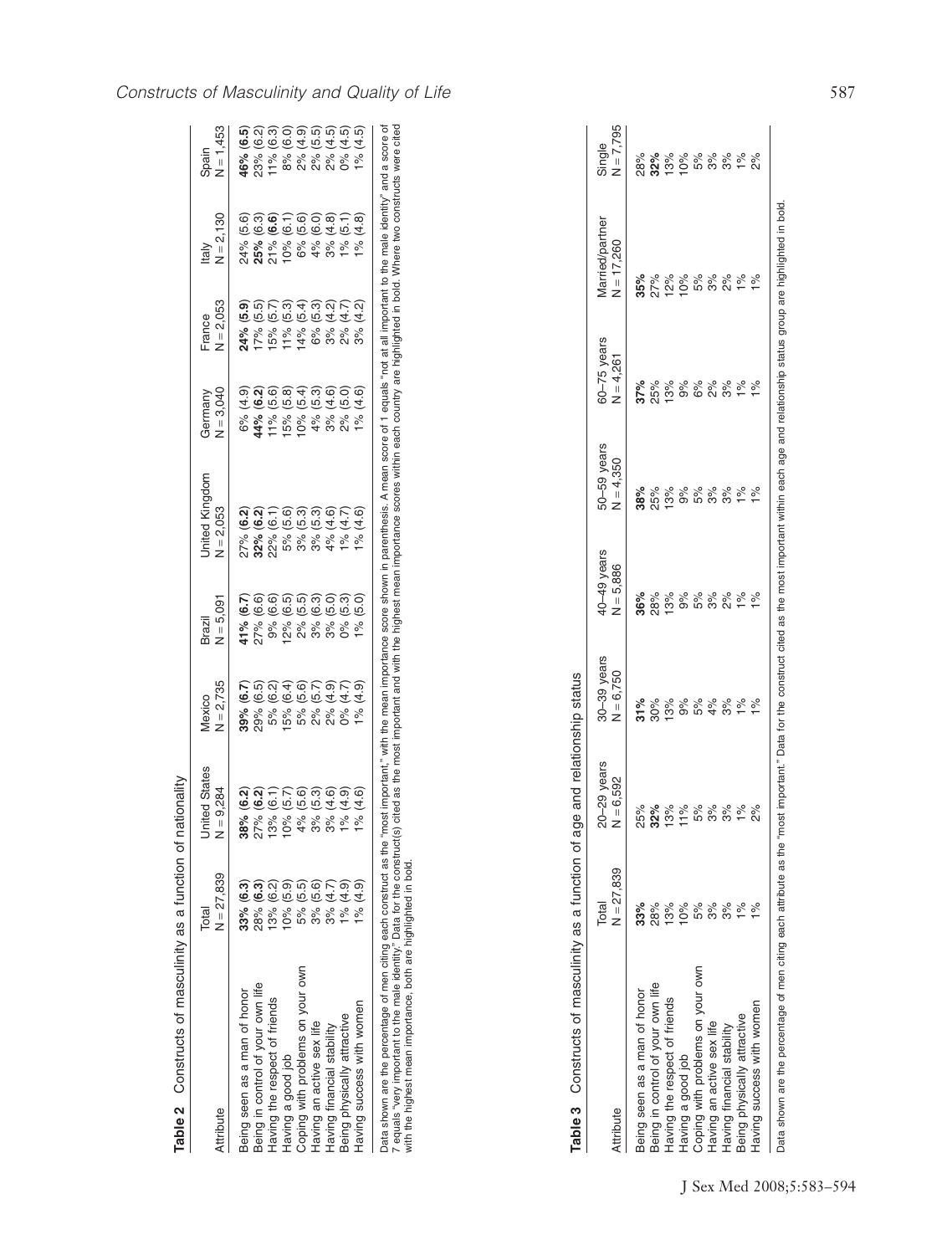|  | Table 4 Constructs of masculinity as a function of erectile dysfunction and treatment seeking |  |  |  |  |  |  |  |
|--|-----------------------------------------------------------------------------------------------|--|--|--|--|--|--|--|
|--|-----------------------------------------------------------------------------------------------|--|--|--|--|--|--|--|

| Attribute                         | No erectile<br>dysfunction<br>$N = 23,418$ | Erectile<br>dysfunction<br>$N = 4.421$ | Treatment seekers with<br>erectile dysfunction<br>$N = 2.207$ | Treatment non-seekers<br>with erectile dysfunction<br>$N = 2,215$ |
|-----------------------------------|--------------------------------------------|----------------------------------------|---------------------------------------------------------------|-------------------------------------------------------------------|
| Being seen as a man of honor      | 31%                                        | 32%                                    | 32%                                                           | 31%                                                               |
| Being in control of your own life | 28%                                        | 27%                                    | 27%                                                           | 27%                                                               |
| Having the respect of friends     | 13%                                        | 13%                                    | 13%                                                           | 13%                                                               |
| Having a good job                 | 10%                                        | 10%                                    | 9%                                                            | 10%                                                               |
| Coping with problems on your own  | 6%                                         | 5%                                     | 4%                                                            | 6%                                                                |
| Having an active sex life         | 3%                                         | 3%                                     | 4%                                                            | 3%                                                                |
| Having financial stability        | 3%                                         | 3%                                     | 3%                                                            | 4%                                                                |
| Having success with women         | $1\%$                                      | 2%                                     | 2%                                                            | $1\%$                                                             |
| Being physically attractive       | $1\%$                                      | 1%                                     | $1\%$                                                         | $1\%$                                                             |

Data shown are the percentage of men citing each attribute as the "most important." Data for the construct cited as the most important within each group are highlighted in bold.

masculinity were similar between men with erectile dysfunction who were treatment seekers and men with erectile dysfunction who did not seek treatment (Table 4).

# *Constructs of Quality of Life as a Function of Nationality*

Across the nationalities sampled, the most important construct of quality of life showed significant variation; mean importance scores, however, were similar across national samples (Table 5). "Having a good relationship with a partner/wife" was cited as the most important by men in the United States (35%) and the United Kingdom (33%), but was ranked third by men in Germany (23%), France (20%), Spain (19%), Mexico (15%), Italy (13%), and Brazil (10%). In contrast, "being in good health" was cited as the most important by men in Brazil (43%), Italy (39%), Germany (33%), Spain (33%), and France (32%); this contrasted with the United States, where it ranked third (19%). Interestingly, a "harmonious family life" was cited as the second most important attribute in all countries except Mexico, where men narrowly rated it as the most important attribute (30%). In addition, the overall study population least often cited "satisfying sex life" (2%) and "having a nice home" (2%) as the most important constructs of quality of life. Although men variously considered factors such as good health, a harmonious family life, and a good relationship with their wife/partner as the *most* important determinants, mean importance scores for all constructs of quality of life—including "satisfying sex life"—were  $\geq 5.3$  across all nationalities, indicating that all measured constructs were deemed important to quality of life.

# *Constructs of Quality of Life as a Function of Age and Relationship Status*

The most important construct of quality of life among all age groups was "being in good health";

the percentage of men citing this construct increased consistently with increasing age (Table 6). No other factor showed a similar trend. "Being in good health" was also cited as the most important in single men, although subjects who were married/living with partner cited "harmonious family life" and "good relationship with a partner/ wife" as being more important.

# *Constructs of Quality of Life as a Function of Erectile Dysfunction and Treatment Seeking*

As was the case for constructs of masculinity, comparing the cohorts of men with and without erectile dysfunction, men with erectile dysfunction who actively sought treatment, and men with erectile dysfunction who do not seek treatment revealed no meaningful differences in constructs of quality of life (Table 7). However, when men were asked to rate their current levels of satisfaction with these elements of quality of life, a consistent pattern emerged; men with erectile dysfunction described lower rates of personal satisfaction on *all* quality of life attributes compared with men without erectile dysfunction, particularly regarding satisfaction with their sex life and overall health (Figure 1).

### **Discussion**

The MALES study provides the first large, agerepresentative, multinational assessment of men's constructs of masculinity and quality of life, and the first examination in this broad population of the relationship between erectile dysfunction, erectile dysfunction treatment seeking, and constructs of masculinity and quality of life. A number of important findings in this regard were observed.

As is often the case, systematic data collection and analysis is inconsistent with widely held but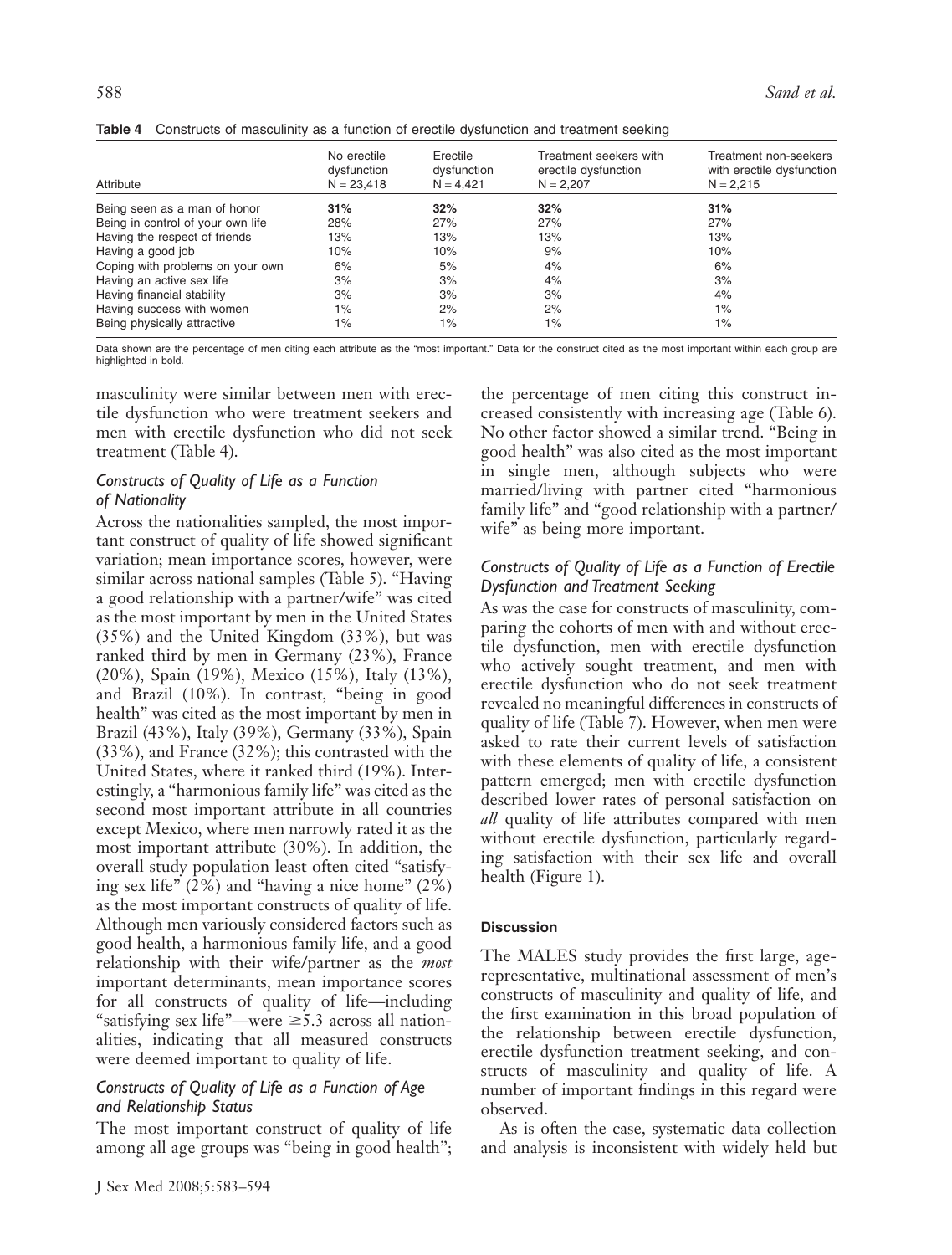| dexico<br><b>Jnited States</b> | Brazil                                 | <b>Jnited Kingdom</b>                                                |                                                                                                       |                                                                                                                    |                                                                               |                                                                     |
|--------------------------------|----------------------------------------|----------------------------------------------------------------------|-------------------------------------------------------------------------------------------------------|--------------------------------------------------------------------------------------------------------------------|-------------------------------------------------------------------------------|---------------------------------------------------------------------|
| $N = 2,735$                    | $V = 5,091$                            | $N = 2,053$                                                          | Germany<br>N = 3,040                                                                                  | France<br>N = 2,053                                                                                                | Italy<br>N = 2,130                                                            | Spain<br>N = 1,453                                                  |
|                                |                                        |                                                                      |                                                                                                       |                                                                                                                    |                                                                               |                                                                     |
|                                |                                        |                                                                      |                                                                                                       |                                                                                                                    |                                                                               |                                                                     |
|                                |                                        |                                                                      |                                                                                                       |                                                                                                                    |                                                                               |                                                                     |
|                                |                                        |                                                                      |                                                                                                       |                                                                                                                    |                                                                               | <b>3</b><br>888888888<br>889004888                                  |
|                                |                                        |                                                                      |                                                                                                       |                                                                                                                    |                                                                               |                                                                     |
|                                |                                        |                                                                      |                                                                                                       |                                                                                                                    |                                                                               |                                                                     |
|                                |                                        |                                                                      |                                                                                                       |                                                                                                                    |                                                                               | <b>၉</b><br>ဇာတ်ခု မြင်းမို့ မြို့<br><b>မြ</b> ို့မြို့ မြို့မြို့ |
| 8<br>88888888<br>8855          | ଡ଼ି ଡ଼ା କୁ ଅ କୁ ଅ<br>ବୁ ବି ଅ କୁ ଅ କୁ ଅ | <b>ၜ</b> ၟၣၟၣၛၜၟၜ<br>ၜၟၣၣၣၛၜၜၟၜ<br>៖ ៖ ៖ ៖ ៖ ៖ ៖<br>អនុក្ខ ៖ ៖ ៖ ៖ ៖ | <b>េ</b><br><b>ច</b> ំចិត្តប្រិក្ខ<br>្ត<br>ក្តី ក្តី ក្តី ក្តី ក្តី<br>ក្តី ក្តី ក្តី ក្តី ក្តី ក្តី | <b>6</b> 6 6 6 6 6 6<br><b>6</b> 6 6 6 6 6 6<br>នុ<br><b>ភ្លុ</b> ក្ដី ភ្លុក ភ្លុក<br><b>ភ្លុ</b> ក្ដី ភ្លុក ភ្លុក | <b>၉</b><br>ဗီမံနှင်စဉ်ပ<br><b>၉</b><br>* * * * * * *<br><b>*</b> * * * * * * | <b>ြစ်</b><br>ထိုးစွဲ စွဲ စွဲ စွဲ စွဲ စွဲ                           |

Table 5 Constructs of quality of life as a function of nationality **Table 5** Constructs of quality of life as a function of nationality

important to me." Data for the construct(s) cited as the most important and with the highest mean importance scores within each country are highlighted in bold. Where two constructs were cited with the highest mean importa both are highlighted in bold.

| Table 6 Constructs of quality of life as a function               |                       | of age and relationship status |                              |                                              |                                       |                                        |                                                                                                                                             |                       |
|-------------------------------------------------------------------|-----------------------|--------------------------------|------------------------------|----------------------------------------------|---------------------------------------|----------------------------------------|---------------------------------------------------------------------------------------------------------------------------------------------|-----------------------|
| Attribute                                                         | $N = 27,839$<br>Total | $20 - 29$ years<br>$N = 6,592$ | $30-39$ years<br>$N = 6,750$ | 40-49 years<br>$N = 5,886$                   | $50 - 59$ years<br>$N = 4,350$        | $60 - 75$ years<br>$N = 4,261$         | Married/partner<br>$N = 17,260$                                                                                                             | $N = 7,795$<br>Single |
| Being in good health                                              | 29%                   |                                |                              |                                              |                                       |                                        |                                                                                                                                             |                       |
| Harmonious family life                                            |                       |                                |                              |                                              |                                       |                                        |                                                                                                                                             |                       |
| Good relationship with a partner/wife                             | ಹಿ<br>ನಿ ನಿ ನಿ<br>12% | <b>8</b><br>8288<br>8382       |                              |                                              |                                       |                                        |                                                                                                                                             |                       |
| Enjoying life to the fullest                                      |                       |                                |                              |                                              |                                       | * * * * *<br># m g ∞ a<br><b>#</b> m g |                                                                                                                                             |                       |
| Satisfying work life or career                                    | $4\%$                 | 6%                             |                              | <b>៖</b> ៖ ៖ ៖ ៖ ៖<br><b>ទ</b> ឹត្ត ដូ ១ ៖ ៖ | % % % % % %<br><b>ಇ</b> ಇ ಕೆ ಕೆ ಕೆ ನಿ |                                        |                                                                                                                                             |                       |
| Having a nice home                                                | $2\%$                 | 2%                             |                              |                                              |                                       | $3\%$                                  | % <b>%</b> % % % % %<br>೮ 8 ೫ ೫ ೫ ೫ ೫ ೫                                                                                                     |                       |
| Satisfying sex life                                               | $2\%$                 | ್ಗೆ                            |                              | $2\%$                                        | 2%                                    | $1\%$                                  |                                                                                                                                             |                       |
| Data shown are the percentage of men citing each attribute as the |                       |                                |                              |                                              |                                       |                                        | "most important." Data for the construct cited as the most important within each age and relationship status group are highlighted in bold. |                       |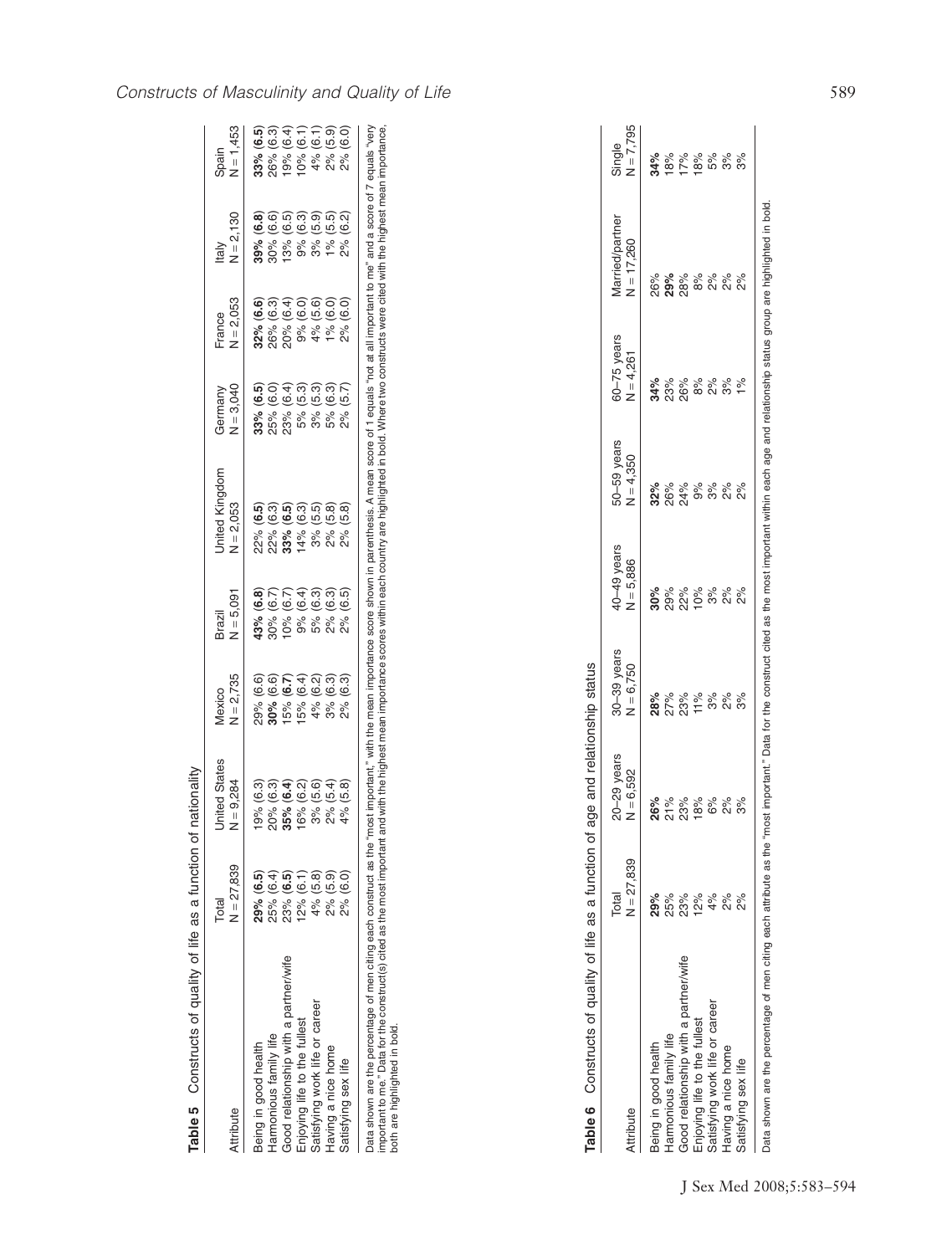| Attribute                             | No erectile<br>dysfunction<br>$N = 23.418$ | Erectile<br>dysfunction<br>$N = 4.421$ | Treatment seekers with<br>erectile dysfunction<br>$N = 2.207$ | Treatment non-seekers<br>with erectile dysfunction<br>$N = 2.215$ |
|---------------------------------------|--------------------------------------------|----------------------------------------|---------------------------------------------------------------|-------------------------------------------------------------------|
| Being in good health                  | 30%                                        | 30%                                    | 31%                                                           | 30%                                                               |
| Harmonious family life                | 26%                                        | 22%                                    | 22%                                                           | 22%                                                               |
| Good relationship with a partner/wife | 22%                                        | 25%                                    | 25%                                                           | 25%                                                               |
| Enjoying life to the fullest          | 11%                                        | 11%                                    | 11%                                                           | 11%                                                               |
| Satisfying work life or career        | 4%                                         | 4%                                     | 4%                                                            | 3%                                                                |
| Having a nice home                    | 3%                                         | 3%                                     | 2%                                                            | 3%                                                                |
| Satisfying sex life                   | 3%                                         | 3%                                     | 3%                                                            | 2%                                                                |

**Table 7** Constructs of quality of life as a function of erectile dysfunction and treatment seeking

Data shown are the percentage of men citing each attribute as the "most important." Data for the construct cited as the most important within each group are highlighted in bold.

empirically unexamined stereotypes. Although all constructs of masculinity were considered important (as evidenced by mean importance scores), men of all nationalities in this sample and across all age ranges identified being seen as honorable, selfreliant, and respected as more important to their perception of masculinity than being seen as physically attractive, sexually active, and successful with women.

Overall, being seen as honorable was considered to be the most important construct of masculinity. Despite the fact that it could be contended that different nationalities perceive "honor" in different ways, placing divergent emphases on component aspects such as honesty, respect (of peers or family), and integrity or fairness, it remains true that across national samples, perceptions of masculinity most often centered on the less sexual aspects of the masculine construct. Similarly, men of all ages and across nationalities far more frequently ranked good health, harmonious family life, and good relationship with their



**Figure 1** Personal satisfaction with constructs of quality of life in men without erectile dysfunction and men with erectile dysfunction. Data shown represent the percentage of men providing a score of 6 or 7 when asked to rate their degree of satisfaction on a 7-point Likert scale (where 1 equals "I am not at all satisfied" and 7 equals "I am perfectly satisfied"). ED = erectile dysfunction.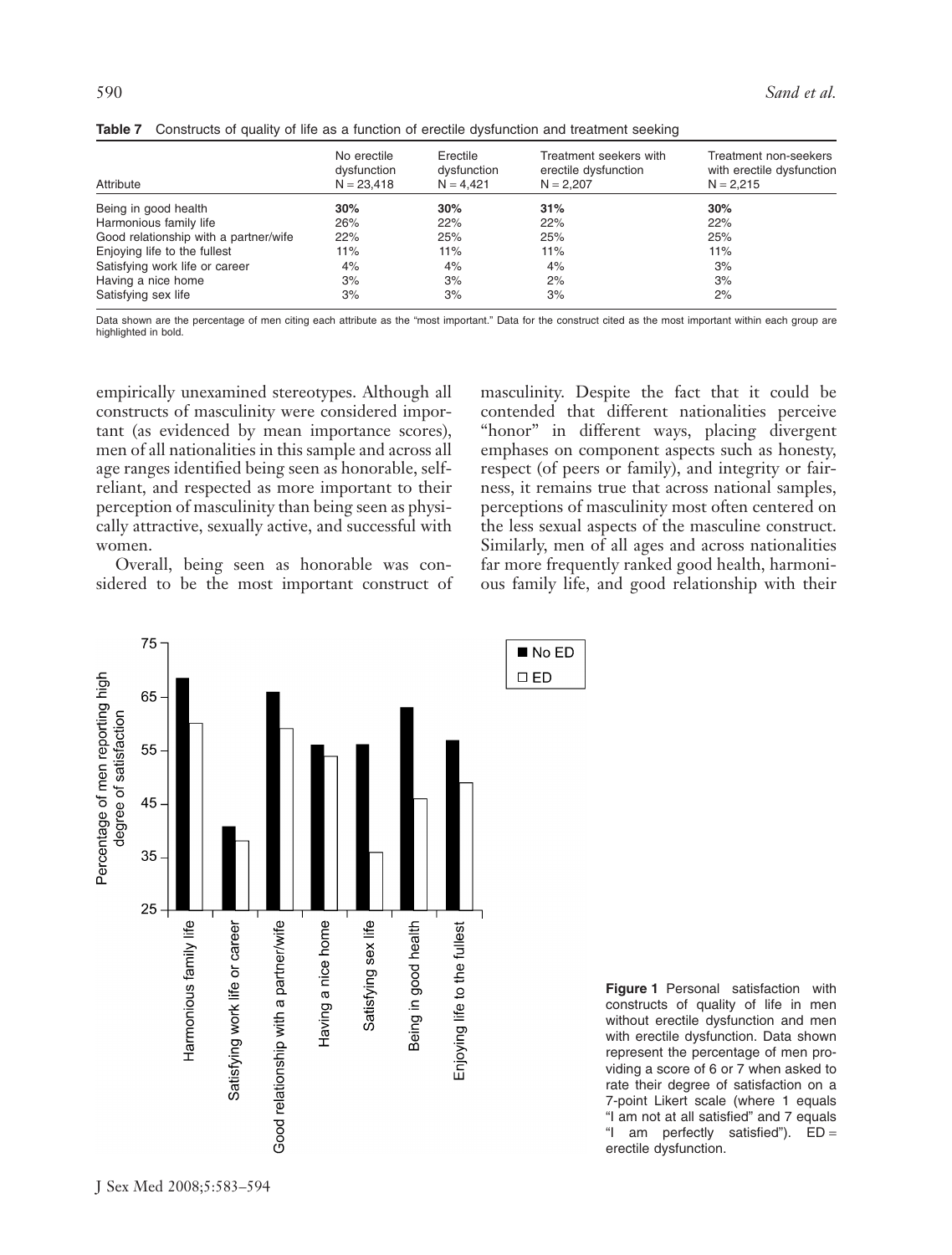wife/partner as the most important to their quality of life compared with material (e.g., "satisfying work life or career," "having a nice home"), selffulfilling (e.g., "enjoying life to the full"), or purely sexual (e.g., "satisfying sex life") concerns.

The MALES study provides several unique contributions to our understanding of masculinity, quality of life, and erectile dysfunction. Specifically, we found that men with and without erectile dysfunction, men with erectile dysfunction who actively sought treatment, and men with erectile dysfunction who do not seek treatment reported identical rankings of the importance of sexual and nonsexual elements of quality of life. We also noted that the experience of erectile dysfunction neither increased nor decreased the importance men placed on "having an active sex life" or "having success with women," compared with the cohort of men without erectile dysfunction, although understandably, men with erectile dysfunction reported less satisfaction with their sex life than did men without erectile dysfunction. These findings question the very widely held view that erectile dysfunction strikes at the very core of men's masculine self-concept. Similarly, these findings do not support the view that men's unwillingness to confront a threat to their masculine identity accounts for avoidance of treatment. These results question the opinion that erectile dysfunction therapies appeal to men with a phallocentric concern for their own pleasure and/or damaged sense of masculinity.

Along with the strengths of this research come certain limitations that are shared with most largescale surveys. In particular, the current analysis was based on self-reported identification of erectile dysfunction, and while there is extensive evidence of the validity of self-reports in sexuality research [34–36], direct measurements of erectile function were not undertaken in this study. A number of other factors that may affect how masculinity is constructed were not examined in this survey. Notably, participants were not questioned as to their sexual orientation, and the language used in the survey was implicitly heterosexually oriented. Consistent with a social constructionist theory of men's health, it has been demonstrated that gay and bisexual men hold more traditional beliefs about masculinity than young men who describe themselves as exclusively heterosexual [22,37]. Although it may be assumed that the majority of survey participants were heterosexual, the very nature of the survey may have meant that a disproportional number of nonheterosexual men were

included. As the proportion of gay/bisexual men is unknown (and likely varied across countries and age brackets) and may have influenced survey findings, results have to be taken in the context of this limitation. Similarly, masculine constructs and help-seeking behavior are heavily influenced by occupational and socioeconomic status; indeed, a number of reports suggest that occupational status is a greater predictor of help-seeking behavior than gender alone [14,38,39]. Therefore, future analyses of constructs of masculinity, erectile dysfunction, and help-seeking behavior should include parameters designed to assess the impact of sexual orientation and socioeconomic status. Further avenues of research might also include how body image and the degree of alexithymia (the extent to which individuals have deficiencies in understanding, processing, or describing emotions) exhibited by participants influence their perception of masculinity, the importance attached to various aspects of quality of life, and help-seeking behavior.

Many critics in the current discourse about male sexuality, particularly erectile dysfunction therapy, have legitimately argued that too little attention is paid to the context in which men and their partners experience sexual concerns. The current findings emphasize that men across cultures and ages value couple relationships over purely sexual pleasure, and indicate that men are particularly concerned about their partnered relationships, whether or not they report erectile dysfunction. These findings converge with a body of previously reported research that has indicated the importance of the partner in defining sexual activity functioning and satisfaction [40–42]. Such work has demonstrated that men's experience of erectile dysfunction is associated with the deterioration of female's sexual desire, arousal, orgasm, and satisfaction [40]; and that treatment of men's erectile dysfunction results in the restoration of these erectile dysfunction-induced impairments of female sexual function [41–43].

The current findings have a number of implications for clinical practice. Given that erectile dysfunction is prevalent, inconsistently treated, and has a detrimental impact on sexual quality of life, this and related research underscore the need to develop strategies to encourage men to seek help for this condition. The quality of life aspects of our findings suggest that within the context of treating erectile dysfunction, greater prominence should be placed on the couple's relationship, and that involvement of partners should be encouraged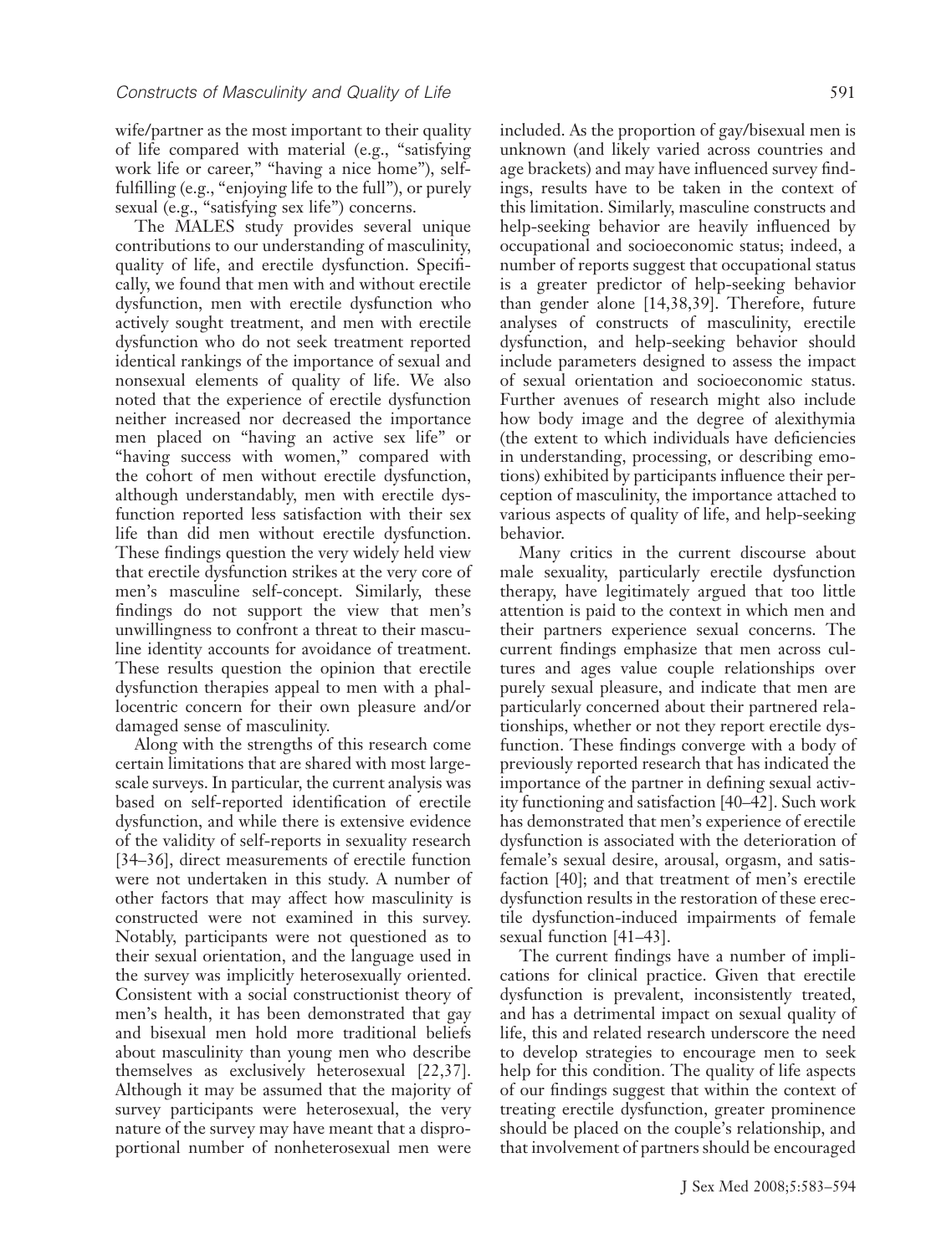throughout the process, from initially seeking professional help to participation in physician consultations. The findings that men value their health above other aspects of quality of life, and that being considered honorable, self-reliant, and respected are central to male perceptions of masculinity, could also be harnessed to encourage men to seek medical help with respect to erectile dysfunction. The prevailing paradigm needs to be challenged such that seeking medical help is perceived to be a responsible act undertaken by respected, honorable men who feel empowered to take their health into their own hands for the sake of their families and their relationships with their partners. Once professional help is sought, of course, a formal medical and sexual history should be taken to identify the primary cause of erectile dysfunction. As being of good health is considered to be of central importance, a medical history should not be seen as a catalogue of health "failures" but a means of improving that aspect of life that is held in such esteem. Whether lifestyle changes are advocated, counseling endorsed, or treatment prescribed for the treatment of erectile dysfunction, the support and involvement of the partner is crucial. Finally, and perhaps most importantly, the current findings strongly suggest that clinicians should reconsider conceptualizing erectile dysfunction and other sexual concerns as striking at the core of male identity. These results indicate that sexuality is a relevant factor, but not a paramount concern, and is generally not of greater significance to men with erectile dysfunction than to men without this condition.

# **Conclusions**

Taken together, this body of research underscores the centrality to men of nonsexual aspects of the male identity, emphasizes the importance of the couple relationship, and strengthens the view that erectile dysfunction may matter to men because of its significant impact on valued partnered relationships. The current findings serve to highlight the need to further develop theoretical models, which can be empirically tested to explain the complex nature of men's sexual concerns and the context in which they and their partners experience them.

**Corresponding Author:** Michael Sand, PhD, MD, Kaiser Friedrich Ring 8, Dusseldorf, 40545, Germany. Tel: (203) 798-5134; Fax: (203) 798-4787; E-mail: [mmichaelsand@yahoo.com](mailto:mmichaelsand@yahoo.com)

*Conflict of Interest:* None declared.

## **Statement of Authorship**

### *Category 1*

- **(a) Conception and Design** Michael S. Sand; Raymond Rosen; William Fisher; Ian Eardley; Julia Heiman
- **(b) Acquisition of Data** Michael S. Sand; Raymond Rosen; William Fisher; Ian Eardley; Julia Heiman
- **(c) Analysis and Interpretation of Data** Michael S. Sand; Raymond Rosen; William Fisher; Ian Eardley; Julia Heiman

## *Category 2*

- **(a) Drafting the Article**
	- Michael S. Sand; Raymond Rosen; William Fisher; Ian Eardley; Julia Heiman
- **(b) Revising It for Intellectual Content** Michael S. Sand; Raymond Rosen; William Fisher; Ian Eardley; Julia Heiman

## *Category 3*

**(a) Final Approval of the Completed Article** Michael S. Sand; Raymond Rosen; William Fisher; Ian Eardley; Julia Heiman

#### **References**

- 1 Laumann EO, West S, Glasser D, Carson C, Rosen R, Kang JH. Prevalence and correlates of erectile dysfunction by race and ethnicity among men aged 40 or older in the United States: From the male attitudes regarding sexual health survey. J Sex Med 2007;4:57–65.
- 2 Latini DM, Penson DF, Wallace KL, Lubeck DP, Lue TF. Clinical and psychosocial characteristics of men with erectile dysfunction: Baseline data from ExCEED. J Sex Med 2006;3:1059–67.
- 3 Mulhall J, Teloken P, Brock G, Kim E. Obesity, dyslipidemias and erectile dysfunction: A report of a subcommittee of the sexual medicine society of North America. J Sex Med 2006;3:778–86.
- 4 Dean RC, Lue TF. Physiology of penile erection and pathophysiology of erectile dysfunction. Urol Clin North Am 2005;32:379–95.
- 5 Briganti A, Salonia A, Gallina A, Suardi N, Rigatti P, Montorsi F. Emerging oral drugs for erectile dysfunction. Expert Opin Emerg Drugs 2004;9: 179–89.
- 6 Roth A, Kalter-Leibovici O, Kerbis Y, Tenenbaum-Koren E, Chen J, Sobol T, Raz I. Prevalence and risk factors for erectile dysfunction in men with diabetes, hypertension, or both diseases: A community survey among 1,412 Israeli men. Clin Cardiol 2003;26:25–30.
- 7 Nicolosi A, Glasser DB, Moreira ED, Villa M. Prevalence of erectile dysfunction and associated

592 *Sand et al.*

J Sex Med 2008;5:583–594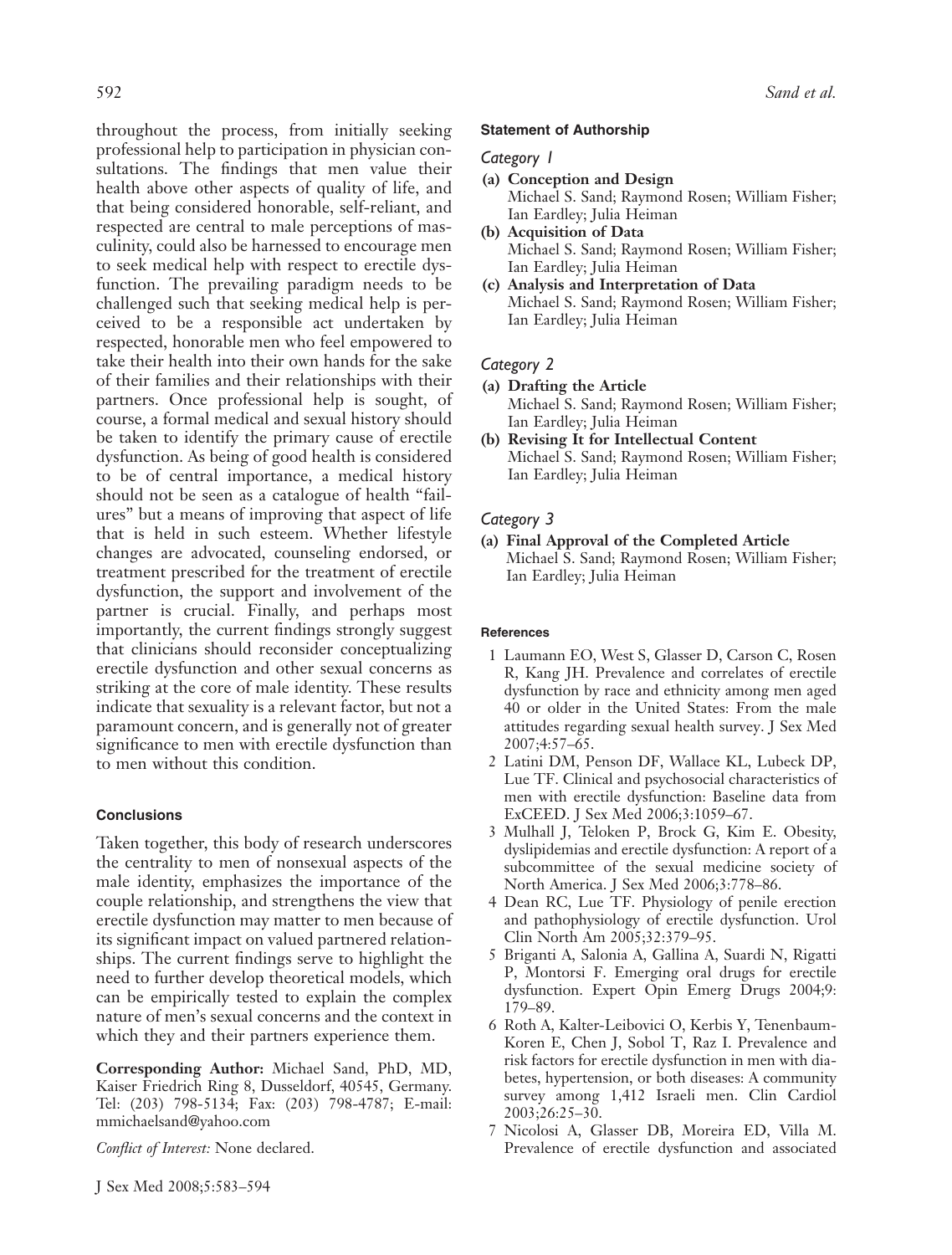factors among men without concomitant diseases: A population study. Int J Impot Res 2003;15: 253–7.

- 8 Kubin M, Wagner G, Fugl-Meyer AR. Epidemiology of erectile dysfunction. Int J Impot Res 2003; 15:63–71.
- 9 Tolra JR, Campana JM, Ciutat LF, Miranda EF. Prospective, randomized, open-label, fixed-dose, crossover study to establish preference of patients with erectile dysfunction after taking the three PDE-5 inhibitors. J Sex Med 2006;3:901–9.
- 10 Haro JM, Beardsworth A, Casariego J, Gavart S, Hatzichristou D, Martin-Morales A, Schmitt H, Mirone V, Needs N, Riley A, Varanese L, von Keitz A, Kontodimas S. Treatment-seeking behavior of erectile dysfunction patients in Europe: Results of the erectile dysfunction observational study. J Sex Med 2006;3:530–40.
- 11 Fisher WA, Rosen RC, Eardley I, Niederberger C, Nadel A, Kaufman J, Sand M. The multinational Men's Attitudes to Life Events and Sexuality (MALES) Study Phase II: Understanding PDE5 inhibitor treatment seeking patterns, among men with erectile dysfunction. J Sex Med 2004;1:150– 60.
- 12 Benbassat J, Pilpel D, Tidhar M. Patients' preferences for participation in clinical decision making: A review of published surveys. Behav Med 1998;24: 81–8.
- 13 Gabbard-Alley A. Health communication and gender: A review and critique. Health Commun 1995;7:35–54.
- 14 Galdas PM, Cheater F, Marshall P. Men and health help-seeking behaviour: Literature review. J Adv Nurs 2005;49:616–23.
- 15 Tudiver F, Talbot Y. Why don't men seek help? Family physicians on perspectives on help-seeking behavior in men. J Fam Pract 1999;48:47–52.
- 16 Addis ME, Mahalik JR. Men, masculinity, and the contexts of help seeking. Am Psychol 2003;58:5– 14.
- 17 Rickwood DJ, Braithwaite VA. Social-psychological factors affecting help-seeking for emotional problems. Soc Sci Med 1994;39:563–72.
- 18 Mackenzie CS, Gekoski WL, Knox VJ. Age, gender, and the underutilization of mental health services: The influence of help-seeking attitudes. Aging Ment Health 2006;10:574–82.
- 19 Nicholas DR. Men, masculinity, and cancer: Riskfactor behaviors, early detection, and psychosocial adaptation. J Am Coll Health 2000;49:27–33.
- 20 Moller-Leimkuhler AM. Barriers to help-seeking by men: A review of sociocultural and clinical literature with particular reference to depression. J Affect Disord 2002;71:1–9.
- 21 Moller-Leimkuhler AM. The gender gap in suicide and premature death or: Why are men so vulnerable? Eur Arch Psychiatry Clin Neurosci 2003;253: 1–8.
- 22 Courtenay WH. Constructions of masculinity and their influence on men's well-being: A theory of gender and health. Soc Sci Med 2000;50:1385–401.
- 23 Smiler AP. Thirty years after the discovery of gender: Psychological concepts and measures of masculinity. Sex Roles 2004;50:15–26.
- 24 Forrester DA. Myths of masculinity. Impact upon men's health. Nurs Clin North Am 1986;21:15– 23.
- 25 Zeldow PB, Greenberg RP. Who goes where: Sexrole differences in psychological and medical help seeking. J Pers Assess 1980; 44: 433 - 5.
- 26 Phillips DA. Masculinity, male development, gender, and identity: Modern and postmodern meanings. Issues Ment Health Nurs 2006;27:403– 23.
- 27 Terry DJ, Hogg MA, McKimmie BM. Attitudebehaviour relations: The role of in-group norms and mode of behavioural decision-making. Br J Soc Psychol 2000;39:337–61.
- 28 Hyde JS, DeLamater JD, Byers ES. Understanding human sexuality. Toronto: McGraw-Hill Ryerson; 2006.
- 29 Rosen R, Fisher W, Eardley I, Niederberger C, Nadel A, Sand M. The multinational Men's Attitudes to Life Events and Sexuality (MALES) study: I. Prevalence of erectile dysfunction and related health concerns in the general population. Curr Med Res Opin 2004;20:607–17.
- 30 McCabe M, Matic H, Severity of ED: Relationship to treatment-seeking and satisfaction with treatment using PDE5 inhibitors. J Sex Med 2007;4:145–51.
- 31 Schouten BW, Bosch JL, Bernsen RM, Blanker MH, Thomas S, Bohnen AM. Incidence rates of erectile dysfunction in the Dutch general population. Effects of definition, clinical relevance and duration of follow-up in the Krimpen Study. Int J Impot Res 2005;17:58–62.
- 32 Mariappan P, Chong WL. Prevalence and correlations of lower urinary tract symptoms, erectile dysfunction and incontinence in men from a multiethnic Asian population: Results of a regional population-based survey and comparison with industrialized nations. BJU Int 2006;98:1264–8.
- 33 Lindau ST, Schumm LP, Laumann EO, Levinson W, O'Muircheartaigh CA, Waite LJ. A study of sexuality and health among older adults in the United States. N Engl J Med 2007;357:762–74.
- 34 Kinsey AC, Pomeroy WB, Martin CE, Gebhard PH. Sexual behavior in the human female. Philadelphia, PA: Saunders; 1953.
- 35 Seal DW. Interpartner concordance of self-reported sexual behavior among college dating couples. J Sex Res 1997;1:39–55.
- 36 Catania JA, Gibson DR, Chitwood DD, Coates TJ. Methodological problems in AIDS behavioral research: Influences on measurement error and participation bias in studies of sexual behavior. Psychol Bull 1990;108:339–62.